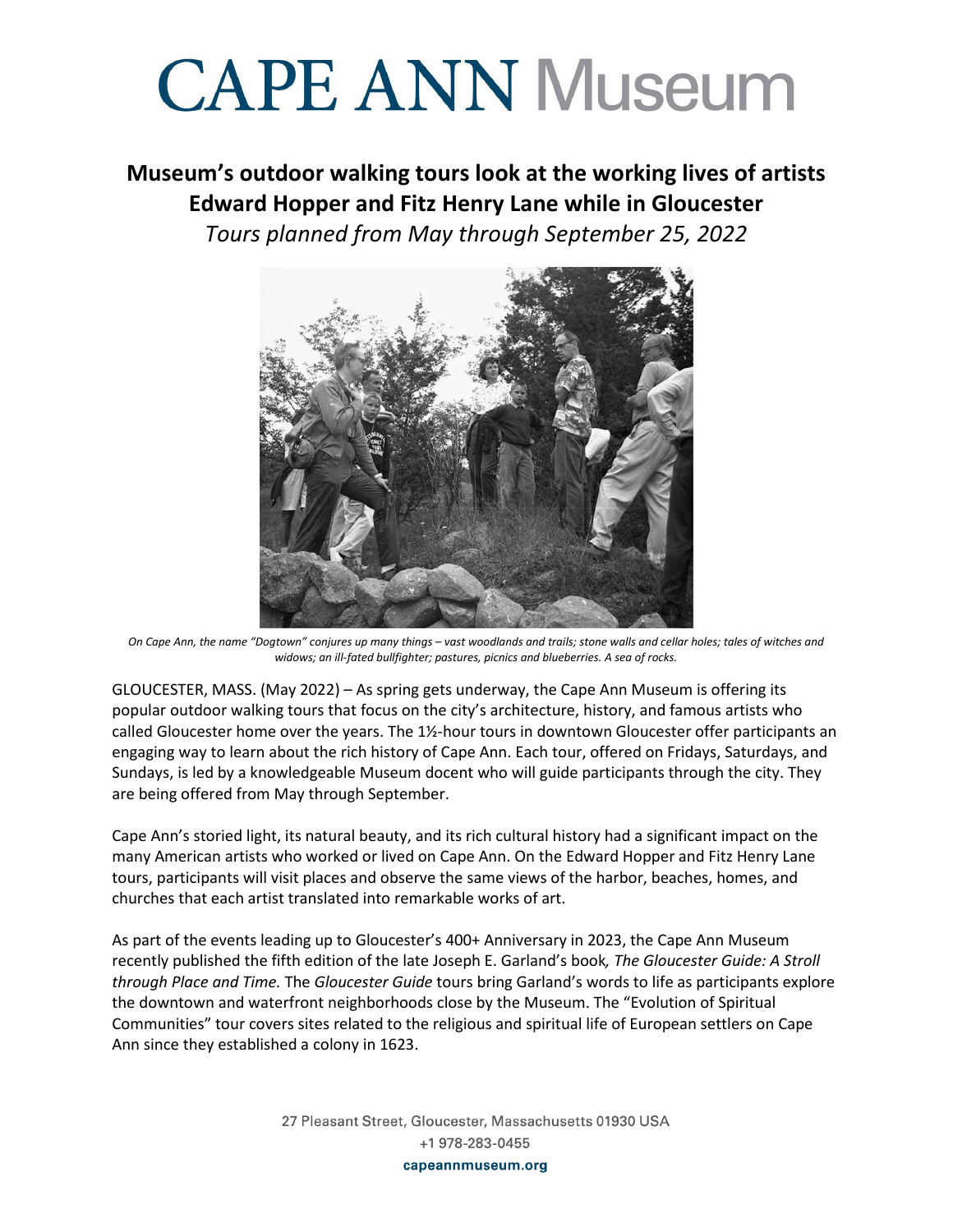# **CAPE ANN Museum**

The two-hour walk into Gloucester's Historic Dogtown will look at the early settlements and the mystique of the large, forested area in the center of the city that has captivated visitors, hikers, writers, and artists since the last house came down there more than 200 years ago. The Bones of Homes walking tour explores the city's architectural styles that arose out of specific socioeconomic and cultural circumstances from the mid-18<sup>th</sup> to the mid-20<sup>th</sup> century.

Full descriptions of each tour and required online registration information can be found on the following links:

- [Joe Garland's Gloucester Walking Tour](https://capeannmuseum.org/events/joe-garlands-gloucester-walking-tour-5-8-22/)
- [Hopper's Houses Walking Tour](https://capeannmuseum.org/events/hoppers-houses-walking-tour-5-14-22/)
- [Historic Dogtown: A Walk Back in Time](https://capeannmuseum.org/events/historic-dogtown-walk-back-time-5-20-22/)
- [The Bones of Homes Walking Tour](https://capeannmuseum.org/events/bones-homes-walking-tour-5-22-22/)
- [Fitz Henry Lane in Gloucester Walking Tour](https://capeannmuseum.org/events/fitz-henry-lane-gloucester-walking-tour-7-9-22/)
- [Evolution of Spiritual Communities Walking Tour](https://capeannmuseum.org/events/evolution-spiritual-communities-walking-tour-8-27-22/)

Tours are held rain or shine. All participants must wear face masks, and dogs are not allowed on the walks. Most tours cost is \$10 for CAM members and \$20 for non-members, and it includes Museum admission. The Dogtown walk is \$15 for CAM members and \$25 for non-members. Advance online [registration](https://capeannmuseum.org/events/walking-tours-gallery-tours/) is required. Space is limited.

*The Cape Ann Museum, founded in 1875, exists to preserve and celebrate the history and culture of the area and to keep it relevant to today's audiences. Spanning 44,000 square feet, the Museum is one of the major cultural institutions on Boston's North Shore welcoming more than 25,000 local, national, and international visitors each year to its exhibitions and programs. In addition to fine art, the Museum's collections include decorative art, textiles, artifacts from the maritime and granite industries, three historic homes, a Library & Archives and a sculpture park in the heart of downtown Gloucester. In Summer 2021, the Museum opened the 12,000 square foot Janet & William Ellery James Center at the [Cape Ann Museum Green.](https://www.capeannmuseum.org/about/cape-ann-museum-green/) The campus also includes three historic buildings – the White-Ellery House (1710), the recently acquired Babson-Alling House (c.1740), and an adjacent Barn (c. 1740), all located on the site at the intersection of Washington and Poplar Streets in Gloucester. CAM Green will re-open in the spring.*

*The Cape Ann Museum is located at 27 Pleasant Street in Gloucester and is open Tuesday through Saturday, 10:00 a.m. to 5:00 p.m. and Sunday, 1:00 p.m. to 4:00 p.m. Admission is \$12.00 adults, \$10.00 Cape Ann residents, seniors, and students. Youth (under 18) and Museum members are free. Cape Ann residents can visit for free on the second Saturday of each month. For more information please call (978)283-0455 x110 or visit [www.capeannmuseum.org.](http://www.capeannmuseum.org/)* For a detailed media fact sheet please visit *[www.capeannmuseum.org/press](http://www.capeannmuseum.org/press)*.

#### **MEDIA CONTACTS**: